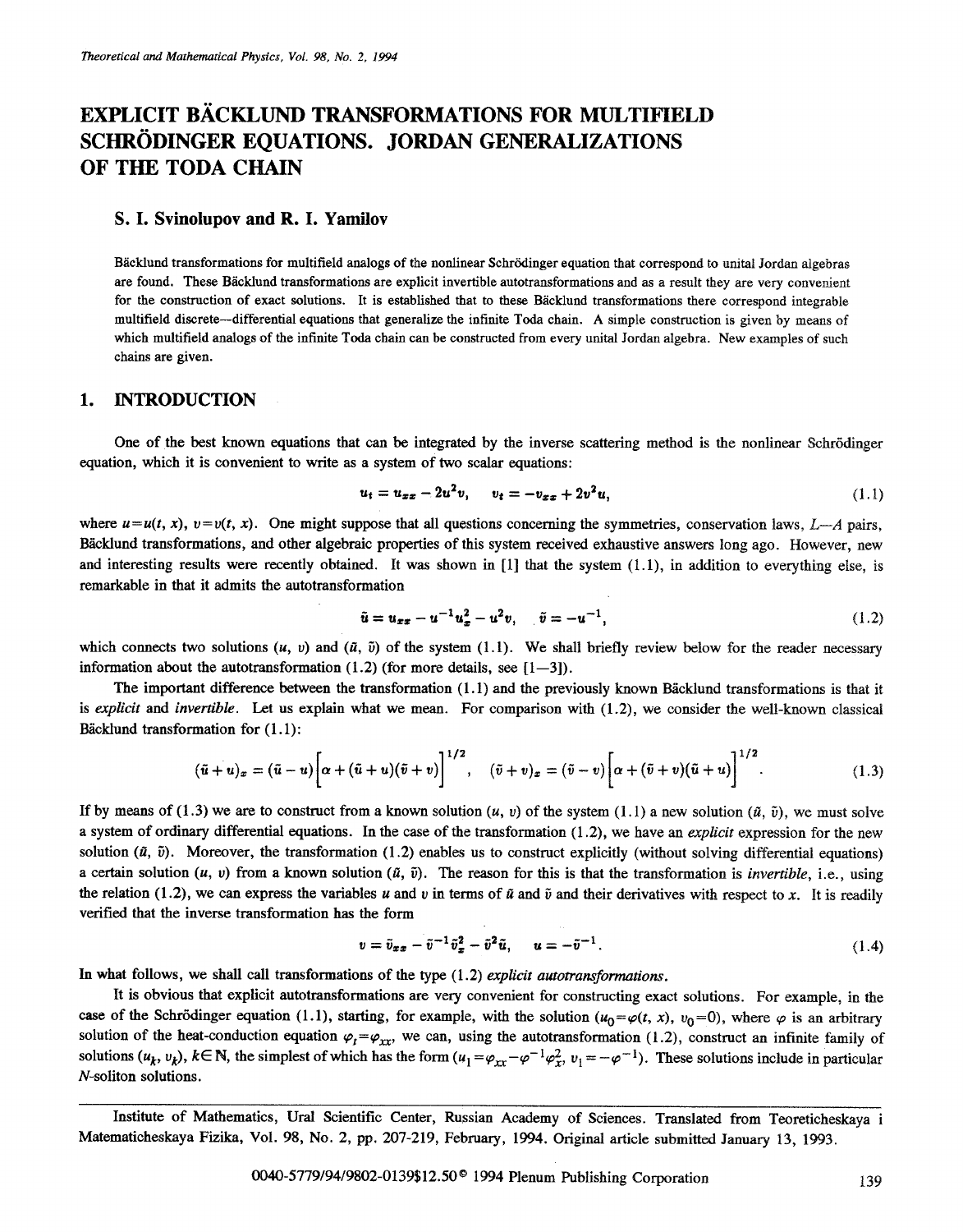Integrable discrete--differential equations (chains) are intimately related to explicit autotransformations. For example, (1.2) corresponds to the classical infinite Toda chain

$$
(q_n)_{xx} = \exp(q_{n+1} - q_n) - \exp(q_n - q_{n-1}). \tag{1.5}
$$

The chain  $(1.5)$  can be obtained from  $(1.2)$  as follows. The transformation  $(1.2)$  can be interpreted as a system of discrete-differential equations I

$$
u_{k+1} = u_{kxx} - u_k^{-1}u_{kx}^2 - v_ku_k^2, \quad v_{k+1} = -u_k^{-1},
$$
\n(1.6)

where  $k \in \mathbb{Z}$  is a discrete parameter. Eliminating from the system (1.6) the variables  $v_k$ , we obtain

$$
(u_n)_{xx} - u_n^{-1} (u_n)_x^2 = u_{n+1} - u_n^2 u_{n-1}^{-1}, \quad n \in \mathbb{Z}.
$$
 (1.7)

It is readily seen that the substitution  $u_n = \exp q_n$  reduces the system (1.7) to the form (1.5).

The fact that the nonlinear Schrödinger equation  $(1.1)$  possesses the transformation  $(1.2)$  is not a unique phenomenon. Numerous examples of other integrable systems possessing explicit autotransformations are contained in [1]. A certain integrable discrete--differential equation is associated with each of the explicit autotransformations given in [1].

The aim of the present paper is to study the question of explicit autotransformations for multifield analogs of the nonlinear Schrödinger equation (see [4,5]) and the associated multifield analogs of the infinite Toda chain.

In [5], one of the present authors constructed a class of integrable multifield generalizations of the Schrödinger equation that are assoeiated with Jordan pairs. We succeeded in finding explicit autotransformations for a very slightly smaller class, namely, for systems of the form

$$
u_t^i = u_{xx}^i - 2a_{jkm}^i u^j v^k u^m, \qquad i = 1, ..., N, \quad v_t^i = -v_{xx}^i + 2a_{jkm}^i v^j u^k v^m, \quad i = 1, ..., N
$$
 (1.8)

(summation over repeated indices is understood), where  $a_{ikm}^i \in \mathbb{C}$  are the structure constants of the triple Jordan system generated by an arbitrary Jordan algebra with unit element. For every such system (1.8), we give expressions for the explicit Bäcklund transformation and construct the corresponding integrable multifield generalization of the infinite Toda chain.

In presenting the proofs and the results, we have in a number of cases been forced to use purely algebraic concepts and methods. Therefore, the contents are illustrated by examples in which we have managed to avoid using specific algebraic terms. One such example is given below.

Example 1.1. As we were informed by V. V. Sokolov, besides the well-known vector Schrödinger equation (see [6]), it is possible to express in vector form one more of the generalizations of the nonlinear Schrödinger equation, namely,

$$
U_t = U_{xx} - 4\langle U, V \rangle U + 2\langle U, U \rangle V, \quad V_t = -V_{xx} + 4\langle U, V \rangle V - 2\langle V, V \rangle U,
$$
\n(1.9)

where  $U=(u^1, \ldots, u^N)^T$ ,  $V=(v^1, \ldots, v^N)^T$ , and  $\langle, \rangle$  is the ordinary scalar product. By direct verification we can show that

$$
\widetilde{U} = U_{xx} - 2\langle U, U \rangle^{-1} \langle U, U_x \rangle U_x + \langle U, U \rangle^{-1} \langle U_x, U_x \rangle U - 2\langle U, V \rangle U + \langle U, U \rangle V, \quad \widetilde{V} = -\langle U, U \rangle^{-1} U \tag{1.10}
$$

is an explicit Bäcklund transformation for the system (1.9). The inverse transformation has the form

$$
V = \widetilde{V}_{xx} - 2\langle \widetilde{V}, \widetilde{V} \rangle^{-1} \langle \widetilde{V}, \widetilde{V}_x \rangle \widetilde{V}_x + \langle \widetilde{V}, \widetilde{V} \rangle^{-1} \langle \widetilde{V}_x, \widetilde{V}_x \rangle \widetilde{V} - 2\langle \widetilde{V}, \widetilde{U} \rangle \widetilde{V} + \langle \widetilde{V}, \widetilde{V} \rangle \widetilde{U}, \quad U = -\langle \widetilde{V}, \widetilde{V} \rangle^{-1} \widetilde{V}.
$$
 (1.11)

The vector generalization of the infinite Toda chain corresponding to (1.11) takes the form

$$
U_{nxx}=2\langle U_n,U_n\rangle^{-1}\langle U_n,U_{nx}\rangle U_{nx}-\langle U_n,U_n\rangle^{-1}\langle U_{nx},U_{nx}\rangle U_n
$$

$$
+ U_{n+1} + \langle U_n, U_n \rangle \langle U_{n-1}, U_{n-1} \rangle^{-1} U_{n-1} - 2 \langle U_{n-1}, U_{n-1} \rangle^{-1} \langle U_n, U_{n-1} \rangle U_n. \tag{1.12}
$$

The system of discrete--differential equations (1.12) has an infinite series of higher symmetries and conservation laws (see below).  $\blacksquare$ 

# 2. MULTIFIELD NONLINEAR SCHRÖDINGER EQUATIONS ASSOCIATED WITH UNITAL JORDAN ALGEBRAS (J--S SYSTEMS)

In this section we shall describe more rigorously and in more detail than in the Introduction the class of systems that we consider, namely, we give a construction by means of which every Jordan algebra with unit element can be associated with a system (1.8). We then discuss which of our systems form the subclass of the larger class of integrable multifield analogs of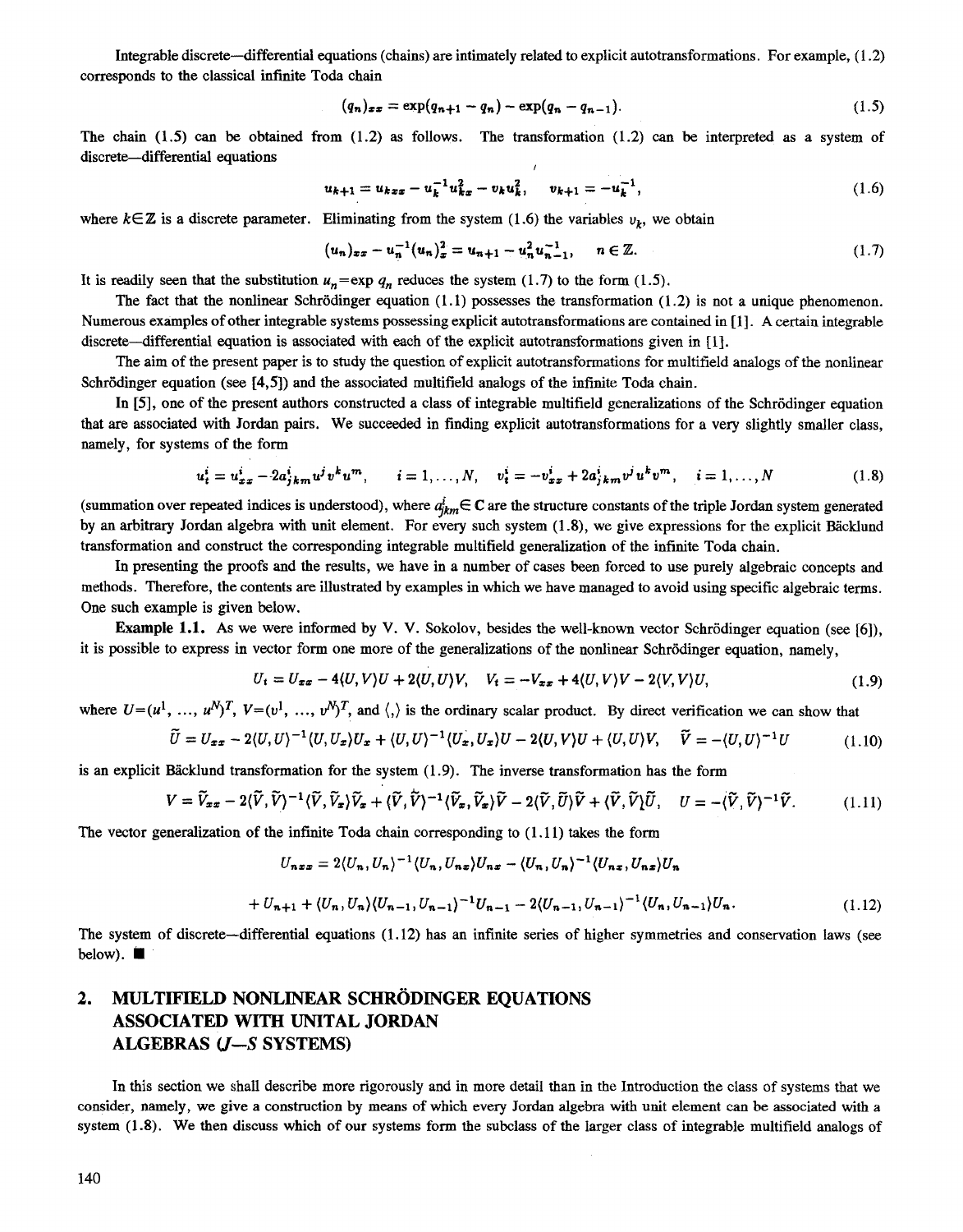the nonlinear Schrödinger equation that were studied in [5].

We recall the definition of a Jordan algebra (for more details about Jordan algebras, see  $[7-9]$ ).

Definition 2.1. *A finite-dimensional commutative algebra J is called a Jordan algebra if the multiplication, which we shall denote by (,), satisfies the identity* 

$$
\left(\left(\left(x\circ x\right)\circ z\right)\circ x\right)=\left(\left(x\circ x\right)\circ\left(z\circ x\right)\right).
$$
 (2.1)

Suppose that in the algebra J we have chosen a basis  $e_1, e_2, ..., e_N$ . Multiplication in J can be defined by specifying a set of structure constants  $c_{ik}^i$ :

$$
(e_j \circ e_k) = c_{jk}^i e_i. \tag{2.2}
$$

Let  $c_{jk}^i$  be the structure constants of some Jordan algebra J. We determine the constants  $d_{km}^i$  of the system (1.8) as follows:

$$
a_{jkm}^i = c_{j\tau}^i c_{km}^r + c_{mr}^i c_{kj}^r - c_{kr}^i c_{jm}^r. \tag{2.3}
$$

Thus, with every Jordan algebra  $J$  we have associated a certain system  $(1.8)$ . We shall assume that systems related by linear transformations,

$$
u^{i} = M_{k}^{i} \tilde{u}^{k}, \quad v^{i} = M_{k}^{i} \tilde{v}^{k}, \quad i = 1, 2, ..., N, \quad \det M \neq 0,
$$
 (2.4)

are equivalent. It is obvious that the established correspondence does not depend on the choice of the basis, since transition to a new basis in the Jordan algebra J corresponds to a linear transformation (2.4).

In what follows, we shall assume that the Jordan algebra  $J$  has a unit element, which we shall denote by  $e$ . We shall call the generalizations of the nonlinear Schr6dinger equations (1.8) constructed as above on the basis of a Jordan algebra with unit element  $J - S$  systems.

It is convenient to use more compact and invariant [with respect to the transformations (2.4)] vector forms of expression of the systems (1.8). Let  $U=u^i e_i$ ,  $V=v^i e_i$ . Then in terms of the multiplication in the Jordan algebra J, the system (1.8) can be expressed as

$$
U_t = U_{xx} - 4((U \circ V) \circ U) + 2((U \circ U) \circ V), \qquad V_t = -V_{xx} + 4((V \circ U) \circ V) - 2((V \circ V) \circ U). \tag{2.5}
$$

A more elegant and succinct expression is obtained if for any three elements x, y,  $z \in J$  we define the ternary operation known as the triple Jordan product (see [8,9]):

$$
\{x \circ y \circ z\} = ((x \circ y) \circ z) + ((z \circ y) \circ x) - (y \circ (x \circ z))
$$
\n
$$
(2.6)
$$

 $[cf. (2.3),$  which is the expression of  $(2.8)$  in the structure constants]. In terms of the ternary Jordan product, the system  $(1.8)$ takes the form

$$
U_t = U_{xx} - 2\{U \circ V \circ U\}, \qquad V_t = -V_{xx} + 2\{V \circ U \circ V\}.
$$
 (2.7)

We now give examples that should convince the readers that most of the examples of multifield generalizations of the nonlinear Schrödinger equation known to them from other sources are *J*-S systems.

Example 2.1. The simplest example of a Jordan algebra is  $J_{\text{Mat}(N,N)}$ , the algebra of  $N \times N$  matrices with Jordan multiplication

$$
(\boldsymbol{x} \circ \boldsymbol{y}) = \frac{1}{2} (\boldsymbol{x} \, \boldsymbol{y} + \boldsymbol{y} \, \boldsymbol{x}), \tag{2.8}
$$

where xy is the ordinary product of matrices. It is obvious that the unit element in this Jordan algebra is the unit matrix. The ternary multiplication operation (2.6) is given by

$$
\{x\circ y\circ z\}=\frac{1}{2}(xyz+zyx).
$$

The  $J-S$  system corresponding to  $J_{\text{Mat}(N,N)}$  is the well-known matrix nonlinear Schrödinger equation

$$
U_t = U_{xx} - 2UVU, \t V_t = -V_{xx} + 2VUV,
$$
\t(2.9)

where  $U(t, x)$  and  $V(t, x)$  are  $N \times N$  matrices.

The generalization of the considered example to the case of an arbitrary associative algebra makes it possible to construct a large class of  $J-S$  systems. Let  $A$  be an arbitrary associative algebra with unit element in which the multiplication is denoted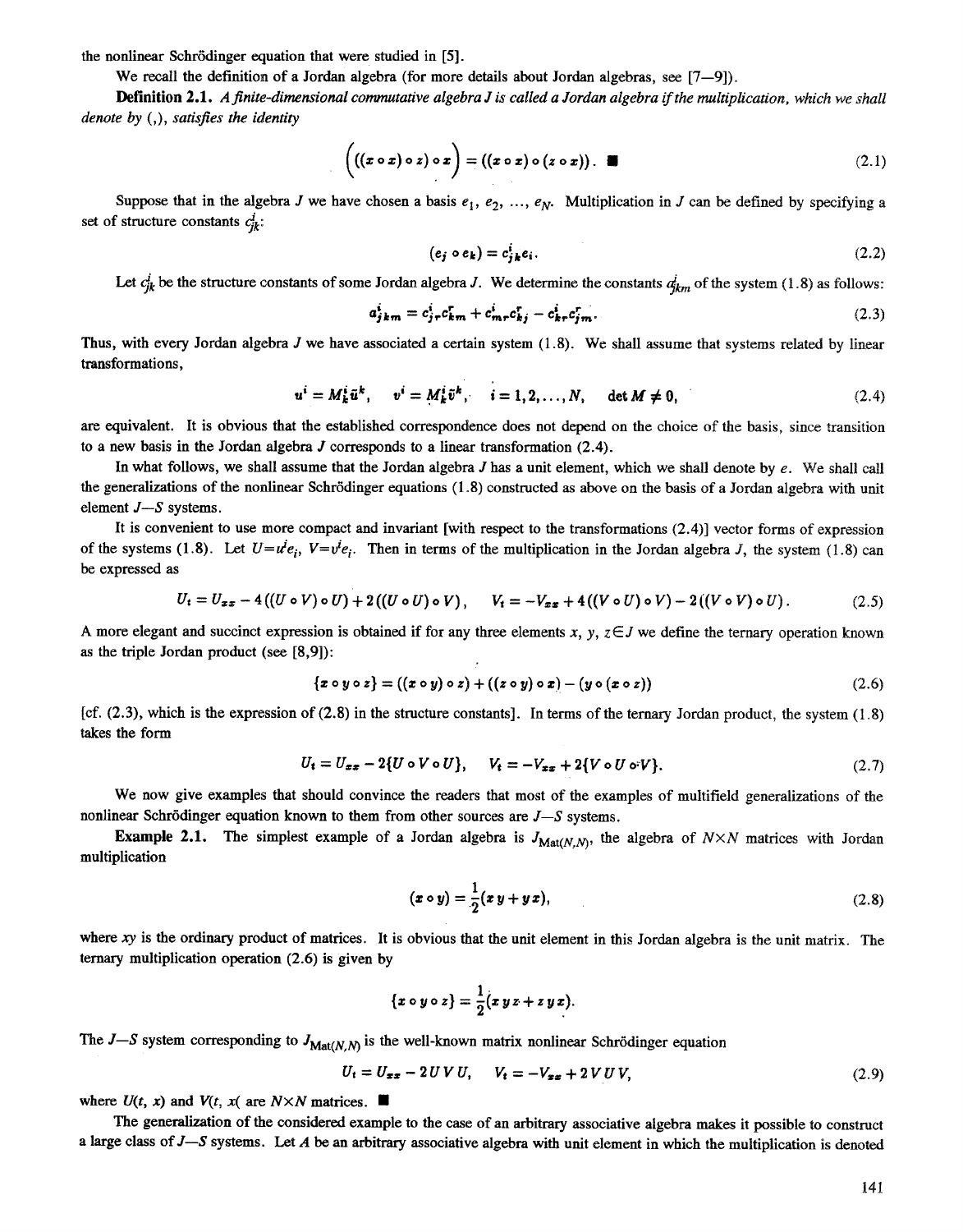by  $(x^*y)$ . Defining the new multiplication

$$
(x \circ y) = \frac{1}{2} ((x * y) + (y * x)), \qquad (2.10)
$$

we obtain a new algebra  $A^{(+)}$ , which will be a Jordan algebra with unit element.

**Example 2.2.** The system (1.9) in Example 1.1 is a  $J-S$  system. We consider the Jordan algebra  $V_N$  that is obtained by equipping the  $N$ -dimensional vector space  $V$  with the multiplication

$$
(x \circ y) = (e, x)y + (e, y)x - (x, y)e,
$$
\n
$$
(2.11)
$$

where  $e=(1, 0, ..., 0)^T$ , and  $\langle$ , is the ordinary scalar product. It is obvious that the vector e is the unit element of the algebra  $V_{N}$ . It is readily verified that the ternary multiplication operator (2.6) in the considered case has the form

$$
\{x\circ y\circ z\}=\langle Ay,x\rangle z+\langle Ay,z\rangle x-\langle x,z\rangle Ay,
$$

where *A* is the linear operator whose matrix is given by  $A = 2e \otimes e - \langle e, e \rangle E$ , where *E* in the unit matrix. The corresponding *J*--S system is

$$
U_t = U_{xx} - 4\langle U, AV \rangle U + 2\langle U, U \rangle AV, \quad V_t = -V_{xx} + 4\langle V, AU \rangle V - 2\langle V, V \rangle AU. \tag{2.12}
$$

The system (1.9) is obtained from (2.12) as a result of the linear transformation (2.4), where  $M = \text{diag}(1, i, ..., i)$ .

The class of *J--S* systems that we have constructed does not exhaust the multifield generalizations of the nonlinear Schrödinger equation  $(2.1)$  of the form

$$
u_t^i = u_{xx}^i - 2a_{jkm}^i u^j u^k v^m, \qquad i = 1, 2, ..., N, \qquad v_t^i = -v_{xx}^i + 2\tilde{a}_{jkm}^i v^j v^k u^m, \qquad i = 1, 2, ..., M,
$$
 (2.13)

where  $a_{ikm}^i$  and  $\tilde{a}_{ikm}^i$  are constants. Systems of such form were considered in [4] (in the approach associated with *L--A* pairs) and in [5] (in the approach associated with higher symmetries, conservation laws, and the recursion operator). It was shown in [5] that the system (2.13) has a higher symmetry or nondegenerate higher conservation law if and only if  $d_{km}^i$  and  $d_{km}^i$  are the structure constants of a Jordan pair (with regard to Jordan pairs, see [10]). The *J--S* systems considered in this paper are a special case of such systems that is still fairly rich in examples. In terms of [5], they correspond to Jordan pairs  $(J, J)$ generated by a Jordan algebra with unit element.

Thus, *J--S* systems are integrable; they have an infinite algebra of higher symmetries and an infinite series of local conservation laws. For example, the simplest higher symmetry of the *J--S* system (2.7) has the form

$$
U_{\tau} = U_{xxx} - 6\{U \circ V \circ U_x\}, \qquad V_{\tau} = V_{xxx} - 6\{V \circ U \circ V_x\}, \tag{2.14}
$$

and the three simplest conservation laws in the canonical series can be expressed as follows (see [5]):

$$
\rho_1 = \omega(U, V),\tag{2.15}
$$

$$
\rho_2 = \omega(U, V_x) - \omega(U_x, V), \qquad (2.16)
$$

$$
\rho_3 = \omega(U_x, V_x) + \omega(\{U \circ V \circ U\}, V), \qquad (2.17)
$$

where  $\omega$  is the bilinear form whose components are defined by the formula  $\omega_{ki} = a^m_{kim}$ .

## 3. EXPLICIT AUTOTRANSFORMATIONS **FOR** *J--S* SYSTEMS

In this section, we give for every *J*-S system an explicit autotransformation that is a natural generalization of the scalar autotransformation (1.2). We then discuss the question of this transformation's being an autotransformation for the higher symmetries and densities of the conservation laws of *J--S* systems.

Roughly speaking, to write down an explicit autotransformation for the *J--S* system (2.7) it is sufficient to replace in (1.2) the products of the functions u and v by the triple Jordan products of the vectors U and V, and  $u^{-1}$  by the element of the Jordan algebra that is the inverse of the vector U. But if this is to be truly done, we must at least recall the definition of the inverse element and give an explicit expression for it. More detailed information about inverse elements of a Jordan algebra can be found in [8,9].

**Definition 3.1.** Let *J* be a Jordan algebra with unit element e. An element  $x \in J$  is said to be invertible if there exists an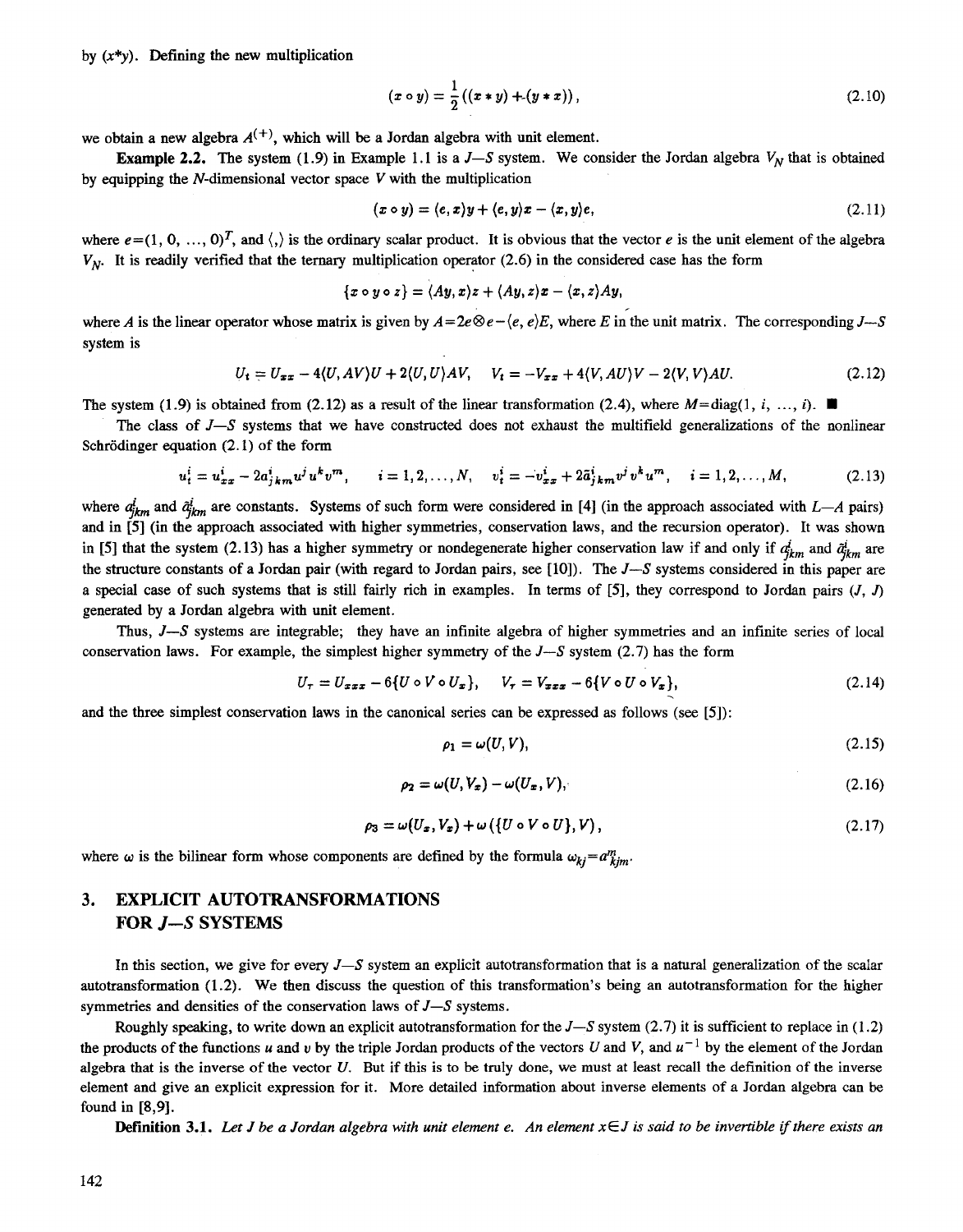$$
(x\circ y)=e, \qquad ((x\circ x)\circ y)=x.
$$

The element y is called the inverse of x and denoted  $x^{-1}$ .

Definition 3.1 can be reformulated in a more constructive form that will enable us to write down an explicit expression for the inverse element. In the standard manner, we introduce the operators of multiplication by the element  $x$  in the Jordan algebra J:

$$
L(x): J \to J, \qquad L(x)y = (x \circ y). \tag{3.1}
$$

We define the linear operators  $P(x, y)$ ,  $P(x)$ :  $J \rightarrow J$ ,

$$
P(x, y) = L(x)L(y) + L(y)L(x) - L((x \circ y)),
$$
\n(3.2)

$$
P(x) = P(x, x) = 2L(x)^{2} - L((x \circ x)).
$$
\n(3.3)

In accordance with [9], the element x of a Jordan algebra is invertible in the sense of Definition 3.1 if and only if the linear operator  $P(x)$  is invertible. At the same time, the inverse element is unique and given by the expression

$$
x^{-1} = P(x)^{-1}x.\tag{3.4}
$$

The reader should not be alarmed by the apparent complexity of the expressions for the inverse element. It is readily verified that for a chosen basis the components of the matrices of the linear operators  $P(e_k, e_j)$  are determined by the formula

$$
(P(e_k, e_m))_j^i = a_{kjm}^i,\tag{3.5}
$$

where  $a^{j}_{kjm}$  are the constants on the right-hand side of the system (1.8). In a number of cases, the inverse element in a Jordan algebra takes a fairly simple form, indeed as one would expect on intuitive grounds.

**Example 3.1.** In the case of the Jordan algebra  $J_{\text{Mat}(N,N)}$  in Example 2.1, whose elements are the  $N \times N$  matrices, the inverse element in the sense of Definition 2.2 is precisely the inverse matrix. For the Jordan algebras  $V_N$  in Example 2.2, all elements x for which  $\langle x, x \rangle \neq 0$  are invertible. The element that is the inverse of x has the form

$$
x^{-1} = (x, x)^{-1} A x. \quad \blacksquare \tag{3.6}
$$

THEOREM 3.1. *Every J--S system* (2.7) *admits the explicit autotransforrnation* 

$$
\widetilde{U} = U_{xx} - \left\{ U_x \circ P(U)^{-1} U \circ U_x \right\} - \left\{ U \circ V \circ U \right\}, \quad \widetilde{V} = -P(U)^{-1} U. \quad \blacksquare \tag{3.7}
$$

**Scheme of Proof.** We first show that the transformation  $(3.7)$  is invertible, i.e., the vectors U and V can be expressed in terms of the vectors  $\tilde{U}$  and  $\tilde{V}$  and their derivatives with respect to x. Using the fact that if z is an invertible element of a Jordan algebra then  $z^{-1}$  os also invertible and  $(z^{-1})^{-1} = z$  (see [9]), we find from the second relation in (3.7) that

$$
U = -P(\tilde{V})^{-1}\tilde{V}.
$$
\n(3.8)

Substituting the expression found for U in the first of the relations  $(3.7)$ , we find that

$$
\widetilde{U} = \left( P(\widetilde{V})^{-1} \widetilde{V} \right)_{xx} - \left\{ P(\widetilde{V})^{-1} \widetilde{V} \circ \widetilde{V} \circ P(\widetilde{V})^{-1} \widetilde{V} \right\}
$$

$$
- \left\{ \left( P(\widetilde{V})^{-1} \widetilde{V} \right)_x \circ P \left( P(\widetilde{V})^{-1} \widetilde{V} \right)^{-1} P(\widetilde{V})^{-1} \widetilde{V} \circ \left( P(\widetilde{V}) \right). \right\} \tag{3.9}
$$

Since [cf.  $(2.6)$  and  $(3.2)$ ]

$$
\{x \circ y \circ z\} = P(x, z)y \tag{3.10}
$$

and in the case of a Jordan algebra with unit element

$$
\det P\bigg(P(\widetilde{V})^{-1}\widetilde{V}\bigg)\not\equiv 0,
$$

we can use the relation (3.9) to express the vector V in terms of the vectors  $\tilde{U}$ ,  $\tilde{V}$ ,  $\tilde{V}_x$ ,  $\tilde{V}_{xx}$ . Making some manipulations of the relation (3.9) using the Jordan identity (2.1), we can obtain a compact explicit expression for the vector V: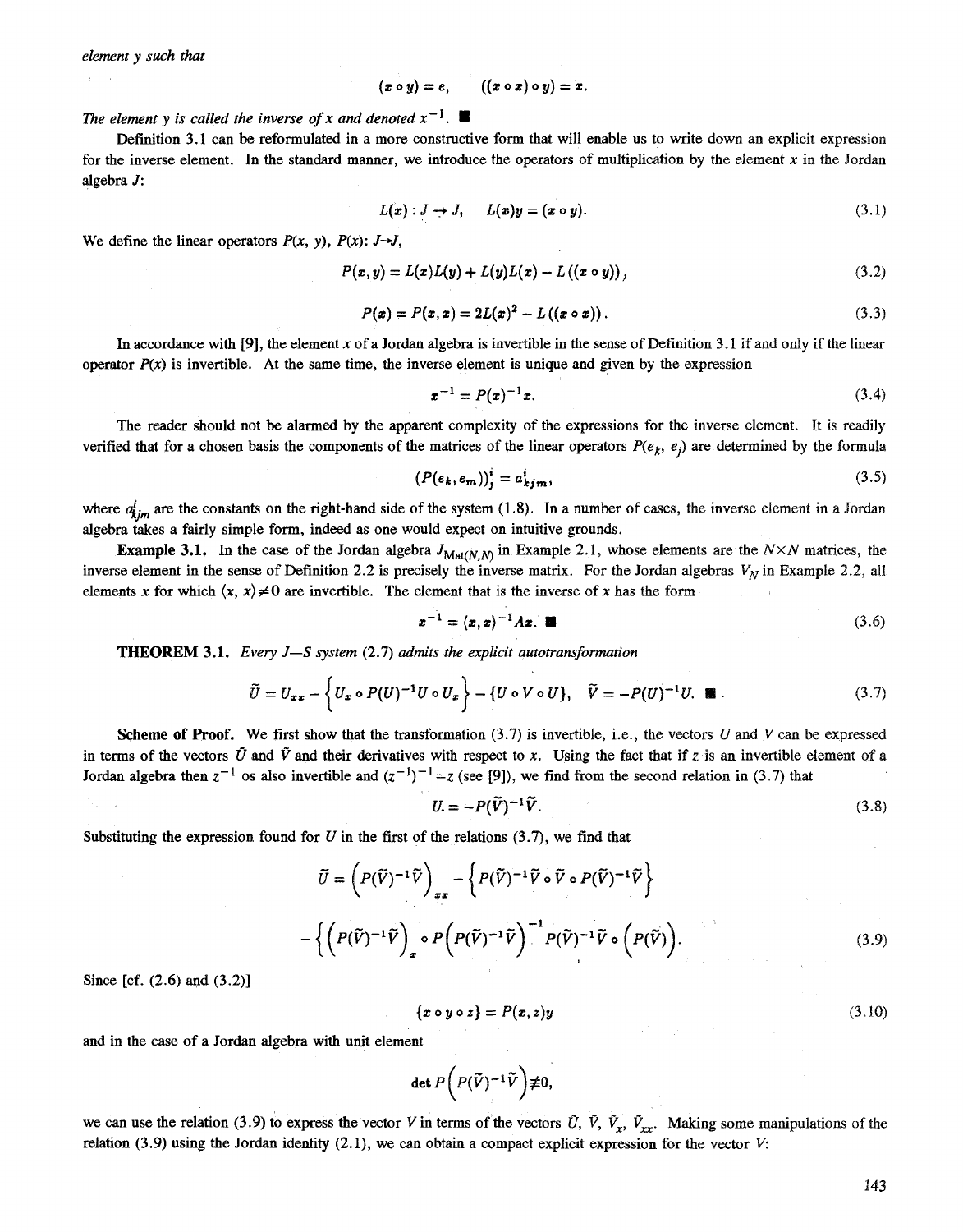$$
V = \widetilde{V}_{xx} - \left\{ \widetilde{V}_x \circ P(\widetilde{V})^{-1} \widetilde{V} \circ \widetilde{V}_x \right\} - \left\{ \widetilde{V} \circ \widetilde{U} \circ \widetilde{V} \right\}.
$$
 (3.11)

It remains to show that  $(3.7)$  is indeed an autotransformation of the system  $(2.7)$ . Substituting in the system

$$
\widetilde{U}_t = \widetilde{U}_{xx} - 2\{\widetilde{U}\circ\widetilde{V}\circ\widetilde{U}\}, \quad \widetilde{V}_t = -\widetilde{V}_{xx} + 2\{\widetilde{V}\circ\widetilde{U}\circ\widetilde{V}\}
$$

the values of  $\tilde{U}$  and  $\tilde{V}$  from the expressions (3.7) and replacing the derivatives with respect to t using the system (2.7), we obtain a set of relations. It can be verified that these relations are satisfied identically by virtue of the Jordan identity (2.1).

This operation is not as trivial as in the case of the scalar nonlinear Schrödinger equation  $(1.1)$ . To implement it, we must essentially use not only the Jordan identity (2.1) but also some not too obvious consequences of it and also the fact that the *J--S*  systems that we consider correspond to Jordan algebras with unit element. We omit this part of the proof, since it has a purely algebraic nature and will hardly be of interest for the readers. Those that wish to can fill the gap by using the consequences of  $(2.1)$  given in [8,9].

Example 3.2. In the case of the matrix Schrödinger equation  $(2.9)$  in Example 2.1, the explicit autotransformation has the form

$$
\widetilde{U} = U_{xx} - U_x U^{-1} U_x - U V U, \quad \widetilde{V} = -U^{-1} \blacksquare \tag{3.12}
$$

We shall now show what happens to the higher symmetries and conservation laws of  $J-S$  systems under the transformations (3.7).

Proposition 3.1. The *transformation* (3.7) *is an autotransformation for the higher symmetries of the J--S systems.* 

scheme of Proof. Since the transformation (3.7) is invertible, it can be applied to any system. It is obvious that if we act with an invertible transformation on a symmetry of a *J--S* system we obtain some symmetry. Using the homogeneity of the higher symmetries of a  $J-S$  system (see [5]) and the transformation (3.7), we can show that the obtained symmetry is identical to the original one.  $\blacksquare$ 

Proposition 3.2. *Under the action of the transformation* (3.7), *the densities of the local conservation laws of J--S systems go over into equivalent densities.* 

Scheme of Proof. Let  $\rho$  be the density of a local conservation law. By  $\tilde{\rho}$  we denote the function  $\rho$  in which the arguments *U, V, U<sub>x</sub>, V<sub>r</sub>, ... are replaced by*  $\tilde{U}$ *,*  $\tilde{V}$ *,*  $\tilde{U}_r$ *,*  $\tilde{V}_r$ *, ..., respectively. For obvious reasons, the function*  $\tilde{\rho}$  *in which the change of* variables (3.7) is made is also a density of a local conservation law. It is necessary to show that  $\tilde{\rho}$  differs from  $\rho$  by a total derivative with respect to x of some function. In other words, this means that there exists a function  $h$  which depends on a finite number of variables in the set  $U, V, U_r, V_r, \ldots$  and is such that

$$
\tilde{\rho} - \rho = h_x. \tag{3.13}
$$

Using the fact that (see [5]) the densities of the conservation laws *of J--S* systems are homogeneous polynomials in the variables  $u^i$ ,  $v^i$  and their derivatives with respect to x that depend quadratically on the higher derivatives, one can prove formula (3.13).  $\blacksquare$ 

It is still an open question whether the integrable systems of [5] that do not belong to the class of *J--S* systems admit explicit autotransformations. We expect the answer to be in the negative. For example, we have not succeeded in finding an explicit autotransformation for the well-known vector Schrödinger equation (see [6])

$$
U_t = U_{xx} - 2\langle U, V \rangle U, \qquad V_t = -V_{xx} + 2\langle U, V \rangle V, \tag{3.14}
$$

where  $U=(u^1, \ldots, u^N)^T$ ,  $V=(v^1, \ldots, v^N)^T$ , and  $\langle, \rangle$  is the ordinary scalar product. We note that nevertheless any integrable system of the form  $(2.13)$  in  $[5]$  has some implicit Bäcklund transformation (see  $[11]$ ).

### 4. JORDAN GENERALIZATIONS OF THE TODA **CHAIN** (J--S SYSTEMS)

This section is devoted to multifield generalizations of the infinite Toda chain.

In exactly the same way as we proceeded with the autotransformation  $(1.2)$  in Sec. 1, we interpret the transformation  $(3.7)$ as a system of discrete-differential equations

$$
U_{n+1} = U_{nxx} - \left\{ U_{nx} \circ P(U_n)^{-1} U_n \circ U_{nx} \right\} - \left\{ U_n \circ V_n \circ U_n \right\}, \quad V_{n+1} = -P(U_n)^{-1} U_n. \tag{4.1}
$$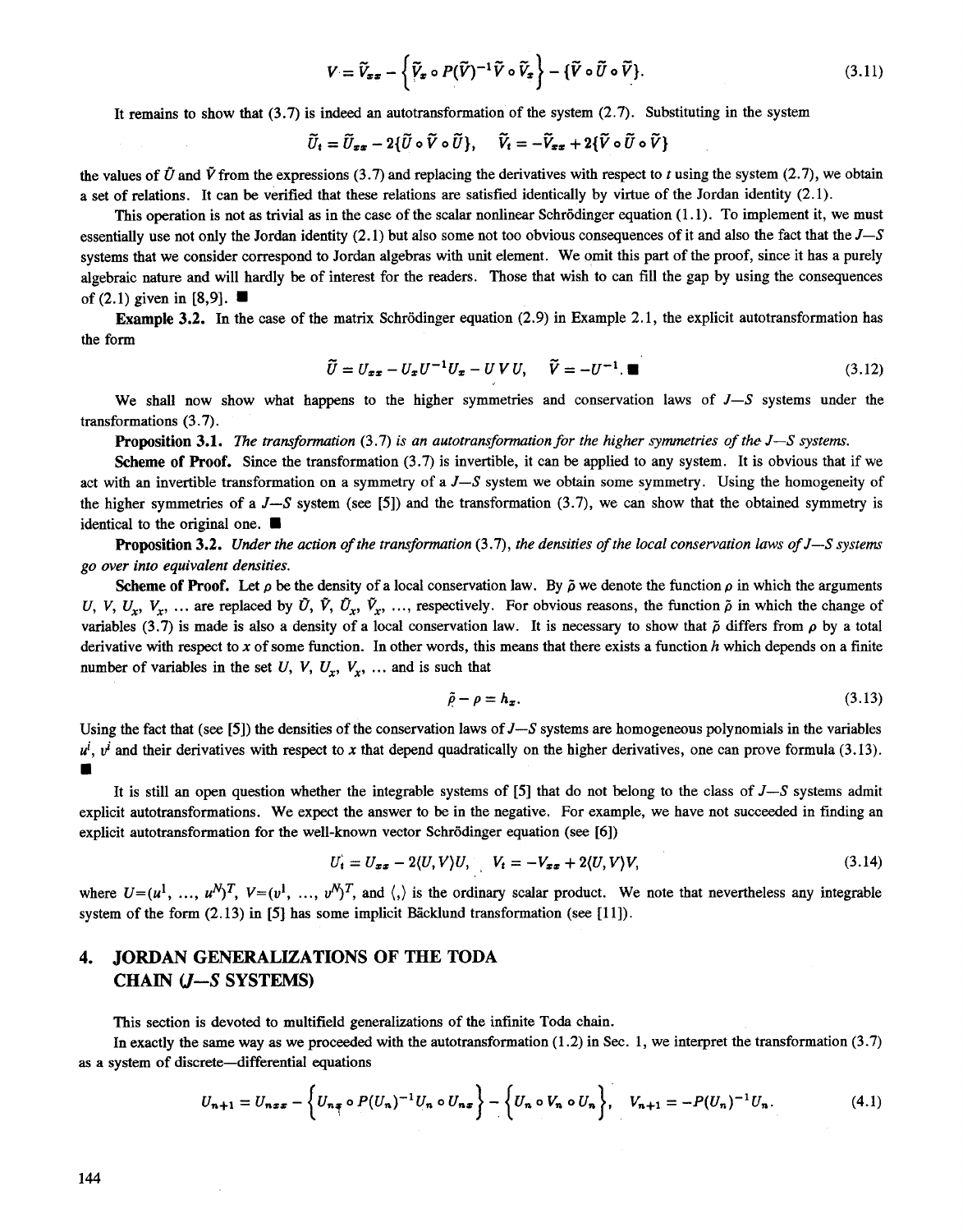Eliminating  $V_n$  from (4.1), we obtain the multifield discrete—differential equation

$$
U_{nxx} = \left\{ U_{nx} \circ P(U_n)^{-1} U_n \circ U_{nx} \right\} + U_{n+1} - \left\{ U_n \circ P(U_{n-1})^{-1} U_{n-1} \circ U_n \right\}.
$$
 (4.2)

THEOREM 4.1. *To every Jordan algebra with unit element there corresponds a system of discrete--differential equations*   $(4.2)$  *that has an infinite series of higher symmetries and local conservation laws.* 

Systems of the form  $(4.2)$  are Jordan generalizations of the infinite Toda chain  $(1.7)$  [it is readily seen that  $(1.7)$  is obtained from (4.2) in the ease of a trivial one-dimensional Jordan algebra]. We shall call them *J--T* systems.

**Example 4.1.** The  $J-T$  system corresponding to the Jordan algebra  $J_{\text{Mat}(N,N)}$  has the form

$$
U_{nxx} - U_{nx}U_n^{-1}U_{nx} = U_{n+1} - U_nU_{n-1}^{-1}U_n,
$$
\n(4.3)

or, equivalently,

$$
(U_{n\pi}U_n^{-1})_{\pi} = U_{n+1}U_n^{-1} - U_nU_{n-1}^{-1}.
$$
\n(4.4)

It is none other than the well-known matrix Toda chain.  $\blacksquare$ 

One further example of a  $J-T$  system is given in Example 1.1 [see Eq. (1.12)].

Scheme of Proof of Theorem 4.1. As we have already said, every *J--S* system possesses both an infinite series of higher symmetries and an infinite series of local conservation laws. On the other hand, from the symmetries and conservation taws of the *J--S* system one can construct the symmetries and conservation laws of the corresponding *J--T* system.

In the construction of the symmetries, we use the fact that a symmetry

$$
U_{\tau} = F(U, V, U_x, V_x, \dots), \quad V_{\tau} = G(U, V, U_x, V_x, \dots) \tag{4.5}
$$

of the *J--S* system (2.7) is invariant with respect to the transformation (3.7) (see Proposition 3.1). This is equivalent to the fact that the multifield chain

$$
U_{n\tau} = F(U_n, V_n, U_{n\tau}, V_{n\tau}, \dots), \quad V_{n\tau} = G(U_n, V_n, U_{n\tau}, V_{n\tau}, \dots), \tag{4.6}
$$

which is obtained from (4.5) by going over to the variables  $U_n$ ,  $V_n$ , is a symmetry of the chain (4.1). The symmetry of the *J*-T system (4.2) can be obtained from (4.6) if we express the variables  $V_n$ ,  $V_{nx}$ ,  $V_{nx}$ , ... in terms of the variables  $U_n$ ,  $U_{nx}$ ,  $U_{nx}$ ,  $U_{nx}$ .... using the formula

$$
V_n = -P(U_{n-1})^{-1}U_{n-1} \tag{4.7}
$$

[see (4.1)]. Finally, we note that the higher derivatives  $U_{nxx}$ ,  $U_{nxxx}$ , ... can be eliminated by means of (4.2). As a result, from the symmetry of the *J*--S system we construct the symmetry  $U_{n\tau} = H_n$  of the corresponding *J*-T system, the right-hand side  $H_n$ of the symmetry depending only on the variables

$$
U_n, U_{n}t, U_{n+1}, U_{n+1}t, U_{n+2}, U_{n+2}t, \dots
$$
\n
$$
(4.8)
$$

Note that by a local conservation law of the chain (4.2) what we mean precisely is a relation of the form

$$
(\mathbf{r}_n)_x = \mathbf{s}_{n+1} - \mathbf{s}_n. \tag{4.9}
$$

Here,  $r_n$  and  $s_n$  are functions of a finite number of the variables (4.8), and  $r_n$  is differentiated by virtue of (4.2). In the construction of the local conservation laws of the J-T system, we use the circumstance that for any density  $\rho$  of a local conservation law of the *J--S* system a relation of the form (3.13) holds (see Proposition 3.2). Going over to the variables *Un,*   $V_n$  and eliminating  $V_n$ ,  $V_{nx}$ ,  $V_{nx}$ , ... by means of (4.7), we obtain from (3.13) the local conservation law (4.9) for the *J*-T system (4.2). It is clear that as a result of these operations the density  $\rho$  goes over into the function  $s_n$ , and the function h into the density  $r_n$ .

Note that we can also go in the opposite direction. Namely, from the higher symmetries and local conservation laws of the *J*-T system, we can construct the symmetries and conservation laws of the corresponding *J*-T system (see [1,12]).

Example 4.2. For obvious reasons, we have the right, when constructing the simplest higher symmetry of the *J--T* system  $(4.2)$ , to use as initial symmetry the  $J-S$  system  $(2.7)$ . Thus, one of the symmetries of the  $J-T$  system  $(4.2)$  has the form

$$
U_{n,t} = \left\{ U_{n,x} \circ P(U_n)^{-1} U_n \circ U_{n,x} \right\} + U_{n+1} + \left\{ U_n \circ P(U_{n-1})^{-1} U_{n-1} \circ U_n \right\}.
$$
 (4.10)

In the case of the matrix Toda chain (4.4), it becomes the chain